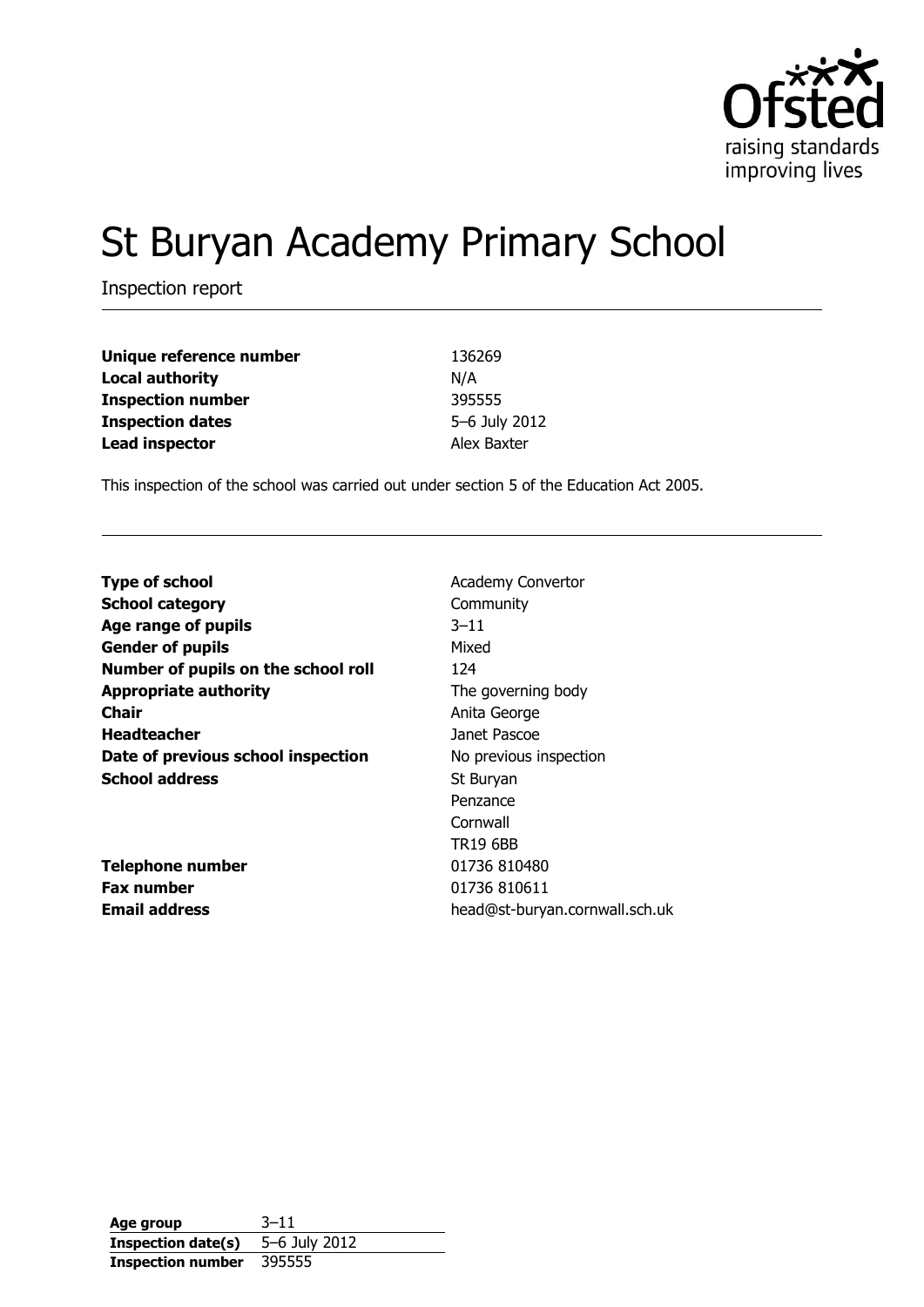

You can use Parent View to give Ofsted your opinion on your child's school. Ofsted will use the information parents and carers provide when deciding which schools to inspect and when.

You can also use Parent View to find out what other parents and carers think about schools in England. You can visit www.parentview.ofsted.gov.uk, or look for the link on the main Ofsted website: www.ofsted.gov.uk

The Office for Standards in Education, Children's Services and Skills (Ofsted) regulates and inspects to achieve excellence in the care of children and young people, and in education and skills for learners of all ages. It regulates and inspects childcare and children's social care, and inspects the Children and Family Court Advisory Support Service (Cafcass), schools, colleges, initial teacher training, work-based learning and skills training, adult and community learning, and education and training in prisons and other secure establishments. It assesses council children's services, and inspects services for looked after children, safeguarding and child protection.

Further copies of this report are obtainable from the school. Under the Education Act 2005, the school must provide a copy of this report free of charge to certain categories of people. A charge not exceeding the full cost of reproduction may be made for any other copies supplied.

If you would like a copy of this document in a different format, such as large print or Braille, please telephone 0300 123 4234, or email enquiries@ofsted.gov.uk.

You may copy all or parts of this document for non-commercial educational purposes, as long as you give details of the source and date of publication and do not alter the information in any way.

To receive regular email alerts about new publications, including survey reports and school inspection reports, please visit our website and go to 'Subscribe'.

Piccadilly Gate Store St **Manchester** M1 2WD

T: 0300 123 4234 Textphone: 0161 618 8524 E: enquiries@ofsted.gov.uk W: www.ofsted.gov.uk



© Crown copyright 2012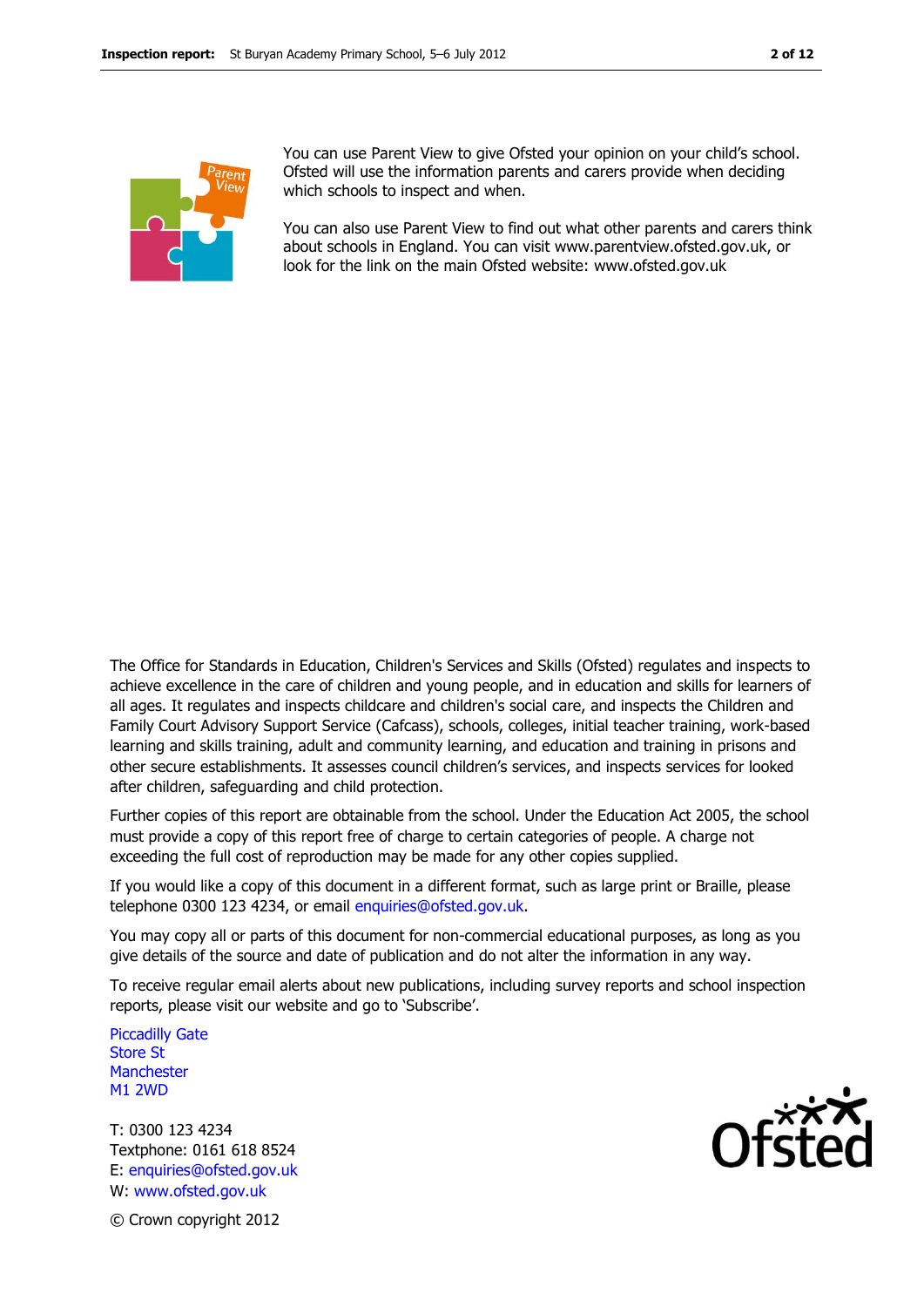# **Introduction**

Inspection team

Alex Baxter **Additional inspector** Additional inspector

This inspection was carried out with two days' notice. The inspector visited 12 lessons taught by six teachers and listened to pupils reading. The inspector also observed break times, breakfast and after-school clubs and attended an assembly and held meetings with representatives of the governing body, staff, pupils, and parents and carers. The inspector took account of the responses to the online questionnaire (Parent View) in planning the inspection. He observed the school's work, and looked at plans and policies, records of assessments and the tracking of pupils' progress. The inspector analysed 53 questionnaires completed by parents and carers as well as those returned by 59 pupils and seven members of staff.

## **Information about the school**

This school is much smaller than the average-sized primary school. A below average proportion of pupils are known to be eligible for free school meals. The proportion of pupils supported by school action plus or with a statement of special educational needs is also below the national average. The proportion of pupils joining or leaving the school at other than the normal times is above average. Children in the Early Years Foundation Stage are taught in a Reception class. A part-time pre-reception group has recently been established within this class; as it is managed by the governing body it was included in this inspection. The school meets the government's current floor standards, which set out the minimum expectations for pupils' attainment and progress. The school converted to Academy Status in September 2010 and the headteacher commenced her duties in April 2011.

The school runs a breakfast club and an after-school club.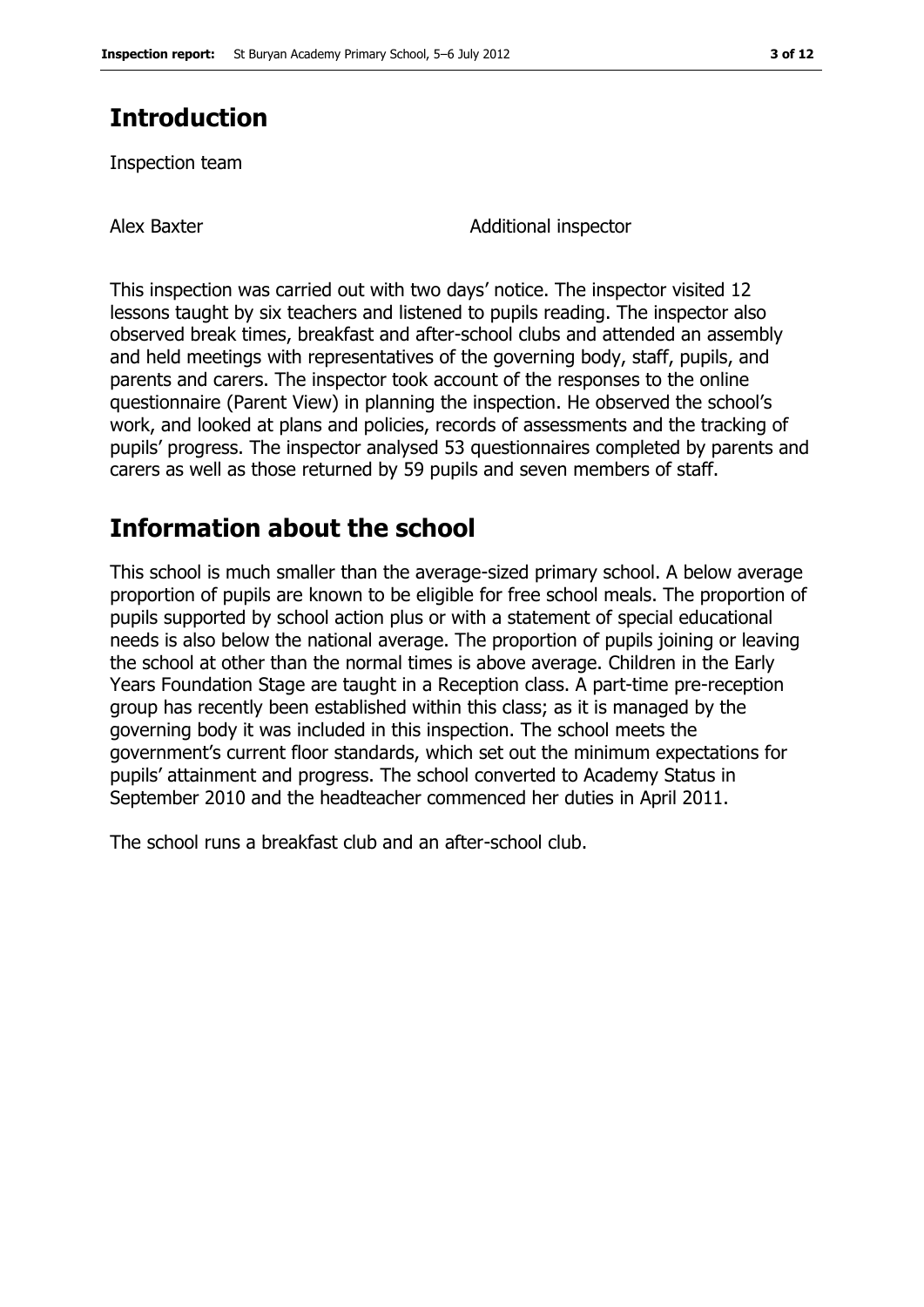# **Inspection judgements**

| <b>Overall effectiveness</b>          |  |
|---------------------------------------|--|
|                                       |  |
| <b>Achievement of pupils</b>          |  |
| <b>Quality of teaching</b>            |  |
| <b>Behaviour and safety of pupils</b> |  |
| <b>Leadership and management</b>      |  |

### **Key findings**

- St Buryan is a good school, where pupils achieve well. It is an improving school where pupils benefit from close individual attention and have their spiritual, moral, social and cultural development promoted extremely well. The school's community ethos and highly stimulating range of extra-curricular activities are particular strengths. The school is not yet outstanding because pupils' independent and self-evaluative learning skills are not systematically developed as pupils move through the school.
- Children make an excellent start in Reception, where joyful learning significantly extends social and communication skills. Pupils make good progress through the school and by the end of Year 6, attainment is above average. However, most pupils attain even higher standards in reading and speaking and listening.
- Teaching is typically good and has some highly effective features. Detailed lesson planning, high quality marking and excellent deployment of teaching assistants ensure pupils are challenged at the right level. Although teachers use questioning well to draw new learning from pupils' ideas, pupils' ability to assess learning and to set up lines of enquiry for themselves are not emphasised fully in all classes.
- Behaviour and safety are outstanding. Comments from the vast majority of parents, carers and pupils fully support this view. Pupils have extremely positive attitudes to learning. Consistently above-average attendance also shows the pupils' enjoyment of school.
- Leaders and the governing body have a clear vision for the school. Strategic decisions, such as gaining academy status and staff appointments, including the headteacher, accompanied by effective self-evaluation and the effective management of performance, have enabled the school to emerge well from a period of significant change. The positive impact of the outstanding creative curriculum, more recently in advancing pupils' writing skills, further illustrates a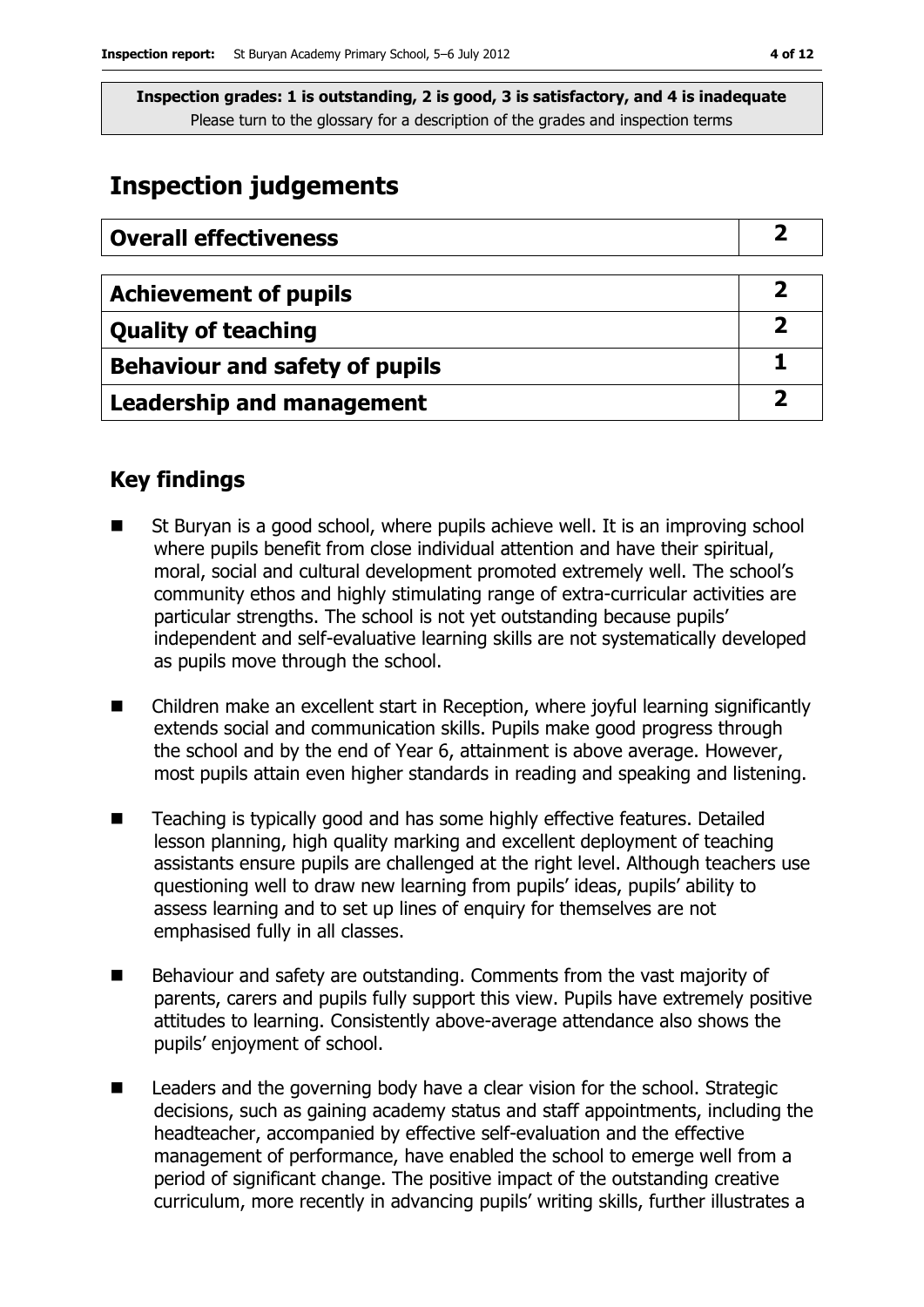secure capacity to improve.

### **What does the school need to do to improve further?**

- By April 2013, lift the quality of teaching from good to outstanding by:
	- more systematically developing the pupils' independent thinking and selfdirected learning skills as they move through the school
	- involving pupils more specifically in reflecting about the quality of their own work and that of others and expressing and recording their views.

### **Main report**

#### **Achievement of pupils**

Parents and carers are very pleased with how well their children achieve and pupils too are proud of their achievements. Attainment is mostly above average in English and mathematics at the end of Years 2 and 6, which reflects good achievement. Observations of lessons also show even higher levels of skill in reading and in speaking and listening. In addition, following a strong focus on writing, by Year 2 pupils write in clearly discernable and meaningful sentences and in Year 6 pupils' story character descriptions show above-average levels of expression. Pupils at both key stages show similar proficiency in using and applying numbers to solve mathematical problems. However, pupils' independent learning, including their selfevaluation skills, is less advanced.

Following a dip in attainment at Year 6 last year, inspection findings show that pupils' individual needs are now more sharply targeted. As a result, school assessments, current learning in lessons and pupils' recorded work show that all pupils, including those who have more recently joined the school, are making at least good progress. Disabled pupils and those who have special educational needs make similar progress to their peers because of the additional individual support they receive.

Children join the school now as part of the pre-reception group, with skills matching those normally expected. They make excellent progress in Reception, where they communicate supportively with each other and develop very positive attitudes, which support future progress. For example, children rapidly develop their understanding of letter sounds, taking turns to read word cards accurately so that they can be placed in the 'Treasure Chest'. Good and sometimes even better progress continues through the school as pupils improve their skills and consistently apply themselves to the challenging tasks presented to them. For example, pupils of all abilities in Year 5 skilfully drew information about different places on the Scilly Isles from netbook computers, added their own first-hand experiences, and produced persuasively written paragraphs. Similarly, pupils in Years 3 and 4 discussed how to gain the reader's full attention when writing a record and showed impressive understanding of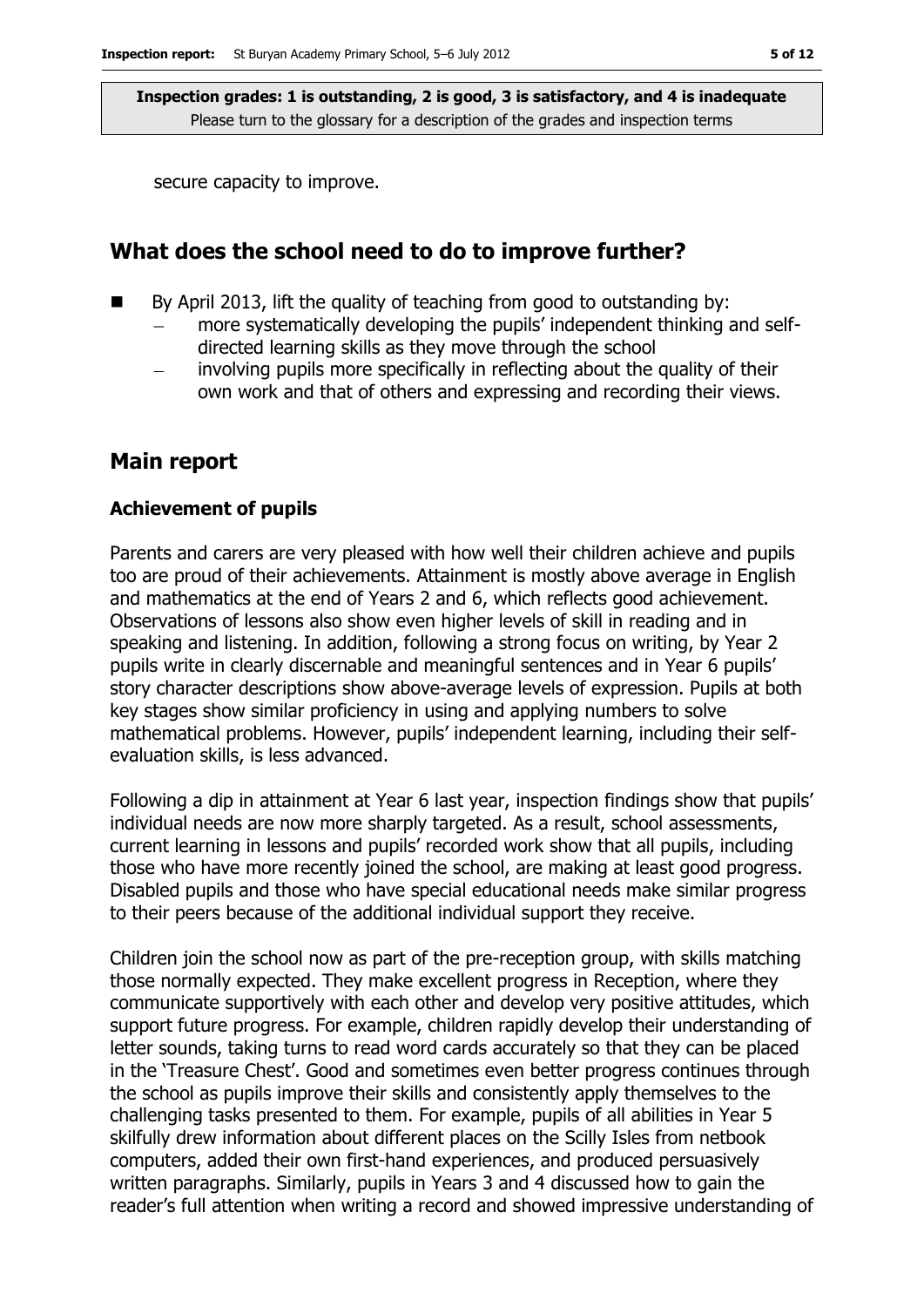how this could be achieved by using a variety of words to extend sentences.

Reading is a strength throughout the school. From a very early age, children learn how to sound out letters and become competent at blending them together to read new words. Very frequent opportunities to read, enjoy and talk about books at school and at home enable pupils to enhance their reading skills systematically as they mature through the school. As a result, by the end of Years 2 and 6 reading skills are significantly above average.

#### **Quality of teaching**

The quality of teaching is good and almost all parents, carers and pupils who completed an inspection questionnaire agree that pupils are well taught and make good progress. Following a period of staff change, the quality of teaching is improving impressively. This year, the systematic teaching of reading (in Year 6 through a carousel of guided reading activities), more time for writing and the development of 'working wall' displays to share learning objectives with the pupils are accelerating progress. More pupils are now attaining above expected levels of skill because of teachers' continuing strengths in deploying teaching assistants to meet pupils' individual needs and in using assessments to match learning to their differing abilities. By these means, disabled pupils and those with special educational needs are taught and also learn well.

Other attributes of teaching include excellent management of pupils' behaviour, very supportive relationships and the development of new learning from an outstanding range of curricular activities. The enthusiasm of pupils returning from camps attended during the week of the inspection demonstrated the positive impact of exciting events experienced on the Scilly Isles, at St Ives Bay Holiday Park and at Newquay Zoo, which also enriched pupils' academic and personal development. Additionally, lessons in Years 1 to 6 revealed the deeper level of understanding achieved by pupils through such first-hand learning. For example, pupils in Year 1 were clearly motivated to explore their thoughts about being excited and feeling 'super-dooper,' and pupils in Year 2 understood the relevance of 'time connectives' in writing about camp.

Children in the pre-reception and Reception groups also benefit from a wide range of stimulating activities, enabled by the recently constructed conservatory. Outdoor learning is given good emphasis, where a carousel of physical activity − involving riding and sharing large wheeled toys and playing with balls and hoops − promotes enjoyment, skills and fitness very successfully.

Staff give good quality and often individual oral advice, which, alongside high quality written marking, provides clear guidance to pupils about what needs to be done next to improve their work. Although learning continues at a good pace, at times there is too much emphasis on pupils completing tasks set by the teacher or listening to the teacher evaluating their work. This means that the pupils' independence in considering how to proceed for themselves and with each other is developed less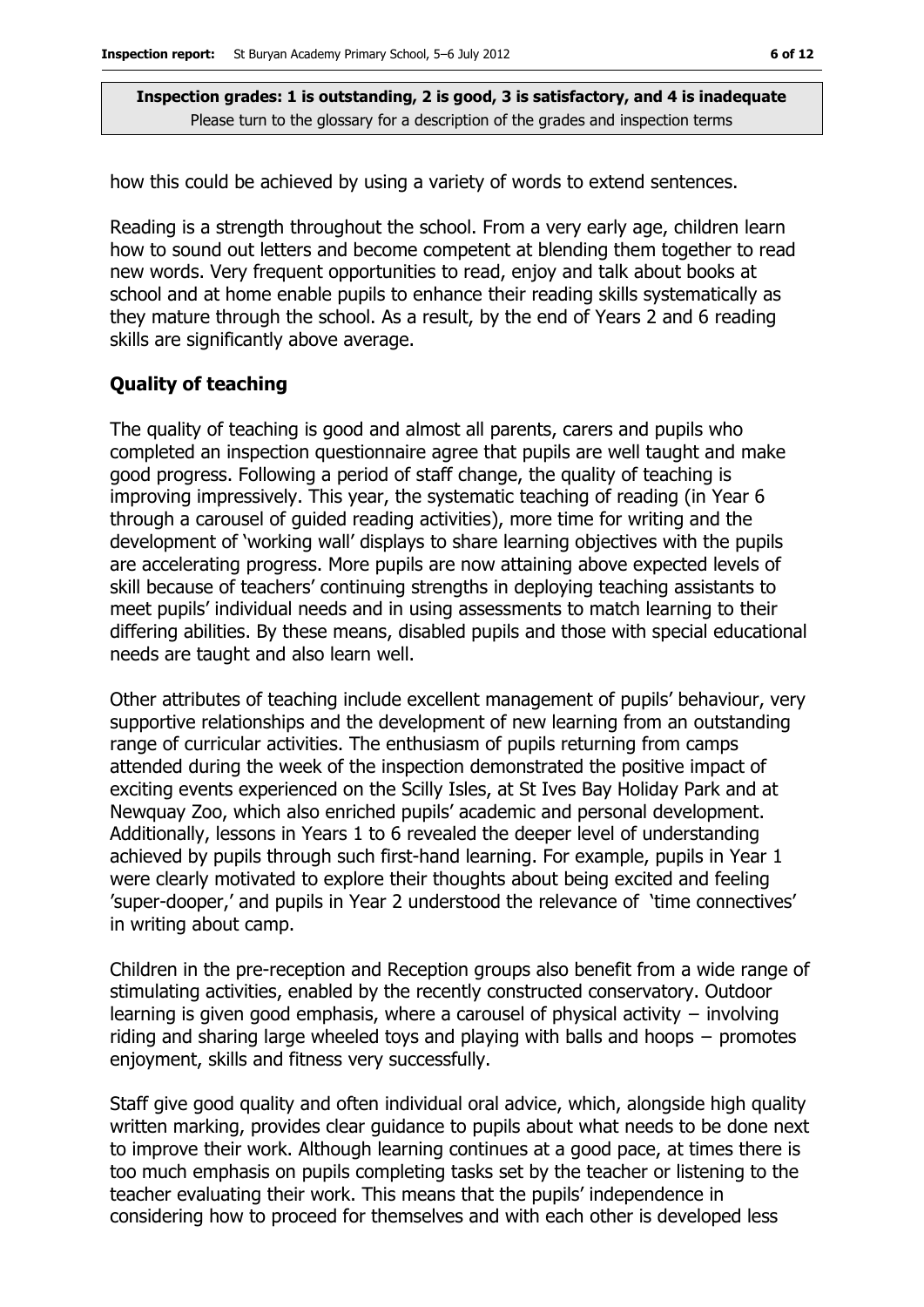consistently.

#### **Behaviour and safety of pupils**

Throughout the inspection pupils behaved exceptionally well. To their great credit pupils in Years 1 to 4, even when very tired and ready for home after camp, sustained concentration, gave of their best and behaved impeccably in the lessons observed. The pupils live up to high expectations and respond very positively to the excellent relationships and sensitive support offered by all those who work at the school. School records show that there are very few incidents of unacceptable behaviour and that pupils' behaviour is typically excellent over time. The pupils interviewed confirmed that poor behaviour is very rare and is dealt with swiftly by staff. A small number of parents and carers expressed concerns about how the school deals with unacceptable behaviour, but the very large majority painted an opposite picture reflecting what the inspector saw. Pupils show a good understanding of the different types of bullying, for example cyber, racist and verbal abuse, and are adamant that there is virtually no bullying and that they feel very safe at school. Parents', carers' and pupils' responses in the questionnaires also confirmed that pupils are kept very safe in school.

Pupils' consistently above-average attendance, their early arrival at breakfast club and willingness to join the after-school club also show their love of school. As one pupil said, typically reflecting the views of others, 'Our after-school and breakfast clubs are very special because there's a wide range of things to do and we are very well looked after.'

#### **Leadership and management**

The well-respected headteacher receives good support from colleagues in sustaining a determined drive for improvement. Good relationships with parents and carers and close knowledge of each pupil mean that self-evaluation and learning activities are effectively targeting the right priorities. As one parent wrote, reflecting the views of others who also appreciate the fact that staff accompany children on residential and other visits, 'I think it's fantastic that the staff give up their time to provide our children with such a wonderful opportunity.'

Since becoming an academy, leaders, including members of the governing body, have managed the additional funds effectively. Despite a period of staff change, the number of staff has been increased and now offers pupils more individual attention. New initiatives, such as the introduction of new pre-reception provision and a strengthened whole-school focus on pupils' writing, are accelerating pupils' progress. Effective leadership of teaching, allied to professional development, have ensured that the quality of teaching is good and continues to improve. This illustrates that the school has strong capacity to continue to improve.

The governing body fulfils its statutory duties well and sustains exemplary adherence to safeguarding procedures, such as staff recruitment checks. Over the past 12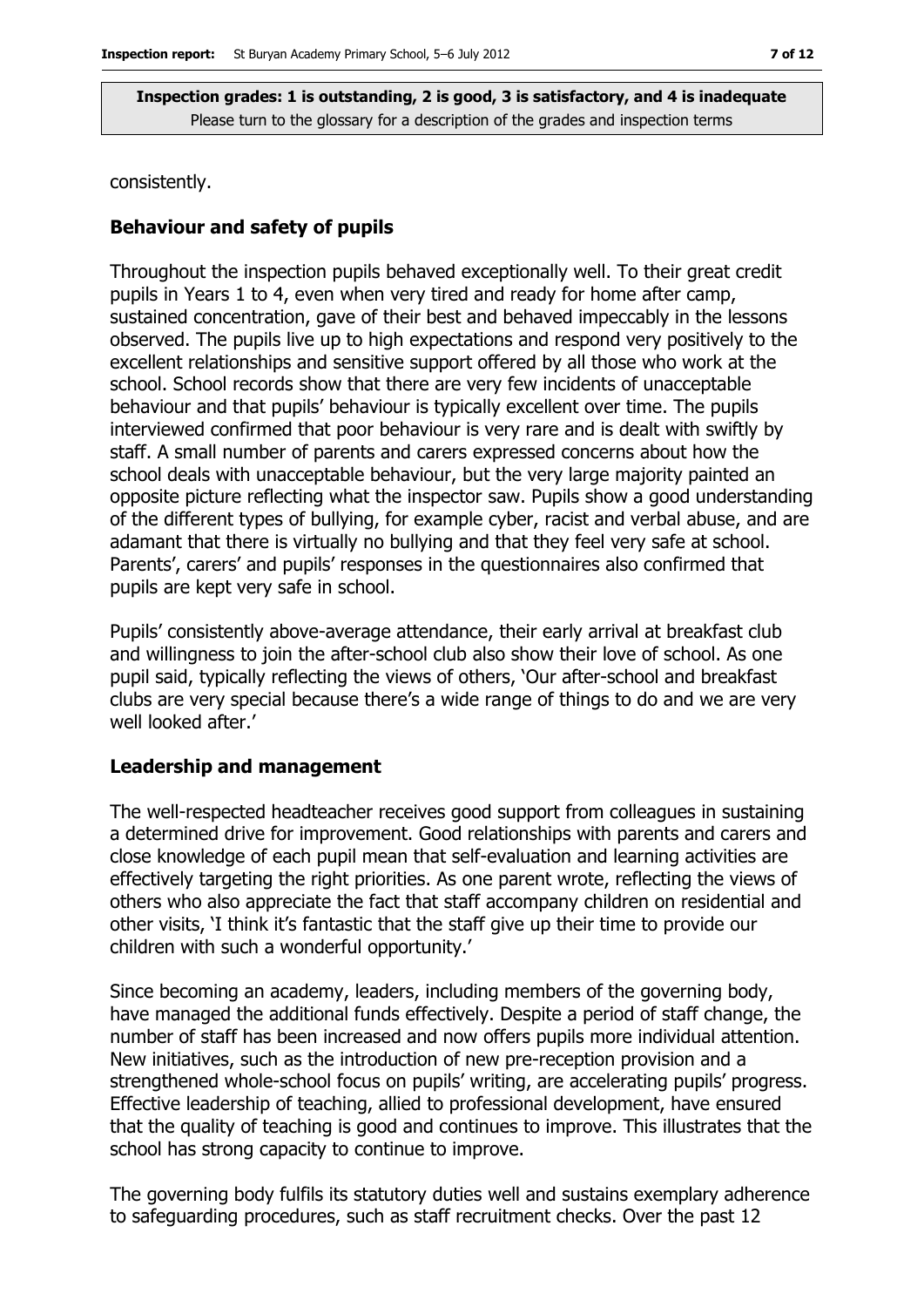months, particularly since the appointment of the new headteacher, members of the governing body have become more proficient in holding the school to account to secure good value for money. The high quality of staff assessments of pupils' progress means that pupils benefit from equal opportunity, have their differing needs met and are kept free from discrimination. For example, effective support for pupils new to the school, and for disabled pupils and those with special educational needs enables them to progress as well as other pupils.

The curriculum is outstanding because of the way the wealth of first-hand learning experiences strongly promotes pupils' spiritual, moral, social and cultural development. For example, over the past few weeks alone, pupils in different parts of the school have investigated the Olympic heritage, tracked and celebrated the journey of the Olympic Torch and have experienced and enjoyed memorable residential camps. The benefits of this form of activity are made clear by one pupil who said, 'We enjoy lots of trips where we can experience things at first hand instead of just imagining them.' Assembly themes and visitors to the school, such as a representative of the British Sikh community, further extend pupils' cultural understanding and prepare them well for the future.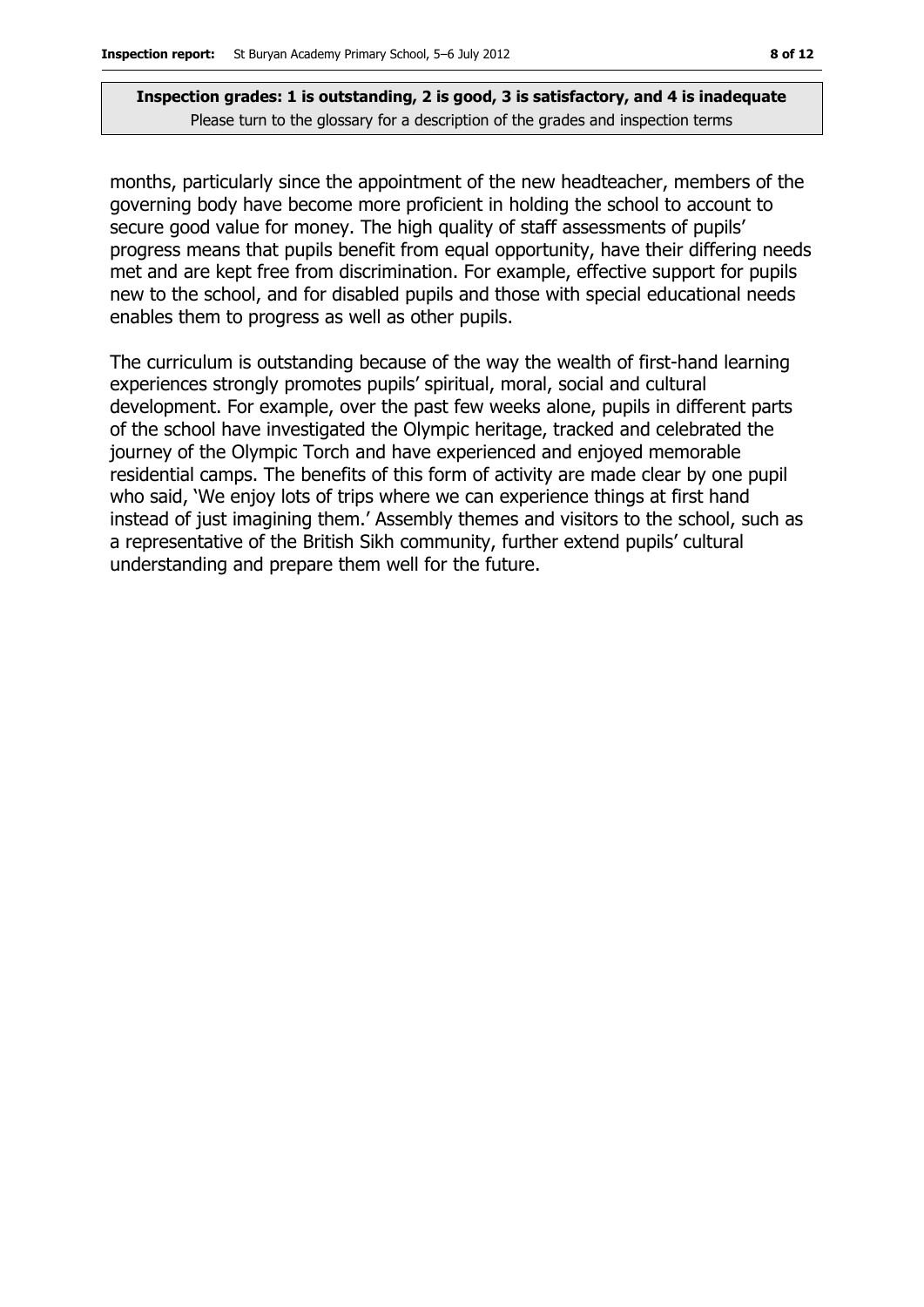# **Glossary**

#### **Grade Judgement Description** Grade  $1$  | Outstanding | These features are highly effective. An outstanding school provides exceptionally well for all its pupils' needs. Grade 2  $\Box$  Good These are very positive features of a school. A school that is good is serving its pupils well. Grade 3  $\parallel$  Satisfactory  $\parallel$  These features are of reasonable quality. A satisfactory school is providing adequately for its pupils. Grade 4 | Inadequate | These features are not of an acceptable standard. An inadequate school needs to make significant improvement in order to meet the needs of its pupils. Ofsted inspectors will make further visits until it improves.

### **What inspection judgements mean**

### **Overall effectiveness of schools**

|                         | Overall effectiveness judgement (percentage of schools) |      |                     |                   |
|-------------------------|---------------------------------------------------------|------|---------------------|-------------------|
| <b>Type of school</b>   | <b>Outstanding</b>                                      | Good | <b>Satisfactory</b> | <b>Inadequate</b> |
| Nursery schools         | 54                                                      | 42   |                     |                   |
| Primary schools         | 14                                                      | 49   | 32                  |                   |
| Secondary<br>schools    | 20                                                      | 39   | 34                  |                   |
| Special schools         | 33                                                      | 45   | 20                  |                   |
| Pupil referral<br>units |                                                         | 55   | 28                  |                   |
| All schools             | 16                                                      | 47   | 31                  |                   |

New school inspection arrangements have been introduced from 1 January 2012. This means that inspectors make judgements that were not made previously.

The data in the table above are for the period 1 September to 31 December 2011 and represent judgements that were made under the school inspection arrangements that were introduced on 1 September 2009. These data are consistent with the latest published official statistics about maintained school inspection outcomes (see www.ofsted.gov.uk).

The sample of schools inspected during 2010/11 was not representative of all schools nationally, as weaker schools are inspected more frequently than good or outstanding schools.

Primary schools include primary academy converters. Secondary schools include secondary academy converters, sponsor-led academies and city technology colleges. Special schools include special academy converters and non-maintained special schools.

Percentages are rounded and do not always add exactly to 100.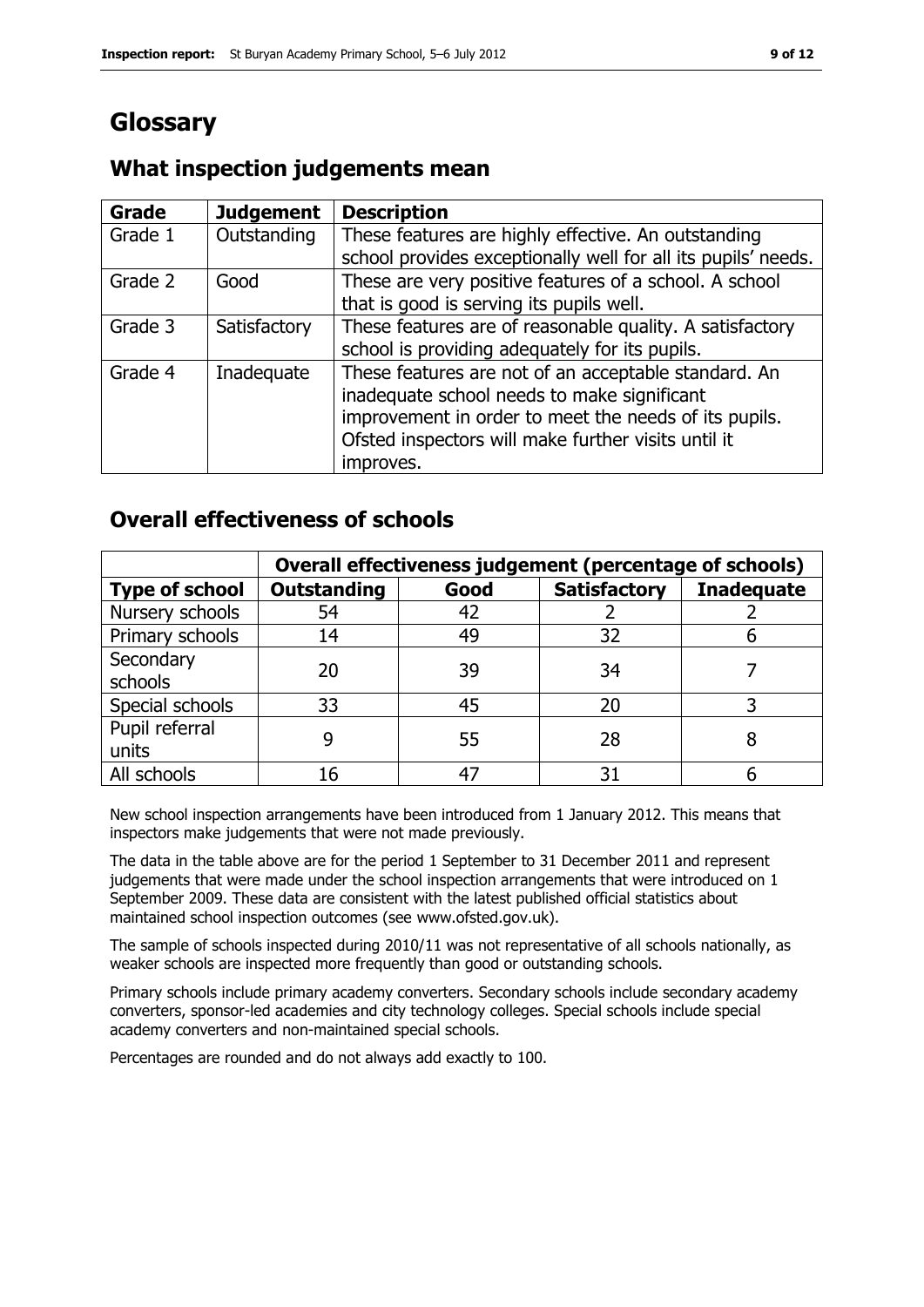# **Common terminology used by inspectors**

| Achievement:                  | the progress and success of a pupil in their<br>learning and development taking account of their<br>attainment.                                                                                                        |
|-------------------------------|------------------------------------------------------------------------------------------------------------------------------------------------------------------------------------------------------------------------|
| Attainment:                   | the standard of the pupils' work shown by test and<br>examination results and in lessons.                                                                                                                              |
| Attendance:                   | the regular attendance of pupils at school and in<br>lessons, taking into account the school's efforts to<br>encourage good attendance.                                                                                |
| Behaviour:                    | how well pupils behave in lessons, with emphasis<br>on their attitude to learning. Pupils' punctuality to<br>lessons and their conduct around the school.                                                              |
| Capacity to improve:          | the proven ability of the school to continue<br>improving based on its self-evaluation and what<br>the school has accomplished so far and on the<br>quality of its systems to maintain improvement.                    |
| Floor standards:              | the national minimum expectation of attainment<br>and progression measures.                                                                                                                                            |
| Leadership and management:    | the contribution of all the staff with responsibilities,<br>not just the governors and headteacher, to<br>identifying priorities, directing and motivating staff<br>and running the school.                            |
| Learning:                     | how well pupils acquire knowledge, develop their<br>understanding, learn and practise skills and are<br>developing their competence as learners.                                                                       |
| <b>Overall effectiveness:</b> | inspectors form a judgement on a school's overall<br>effectiveness based on the findings from their<br>inspection of the school.                                                                                       |
| Progress:                     | the rate at which pupils are learning in lessons and<br>over longer periods of time. It is often measured<br>by comparing the pupils' attainment at the end of a<br>key stage with their attainment when they started. |
| Safety:                       | how safe pupils are in school, including in lessons;<br>and their understanding of risks. Pupils' freedom<br>from bullying and harassment. How well the school<br>promotes safety, for example e-learning.             |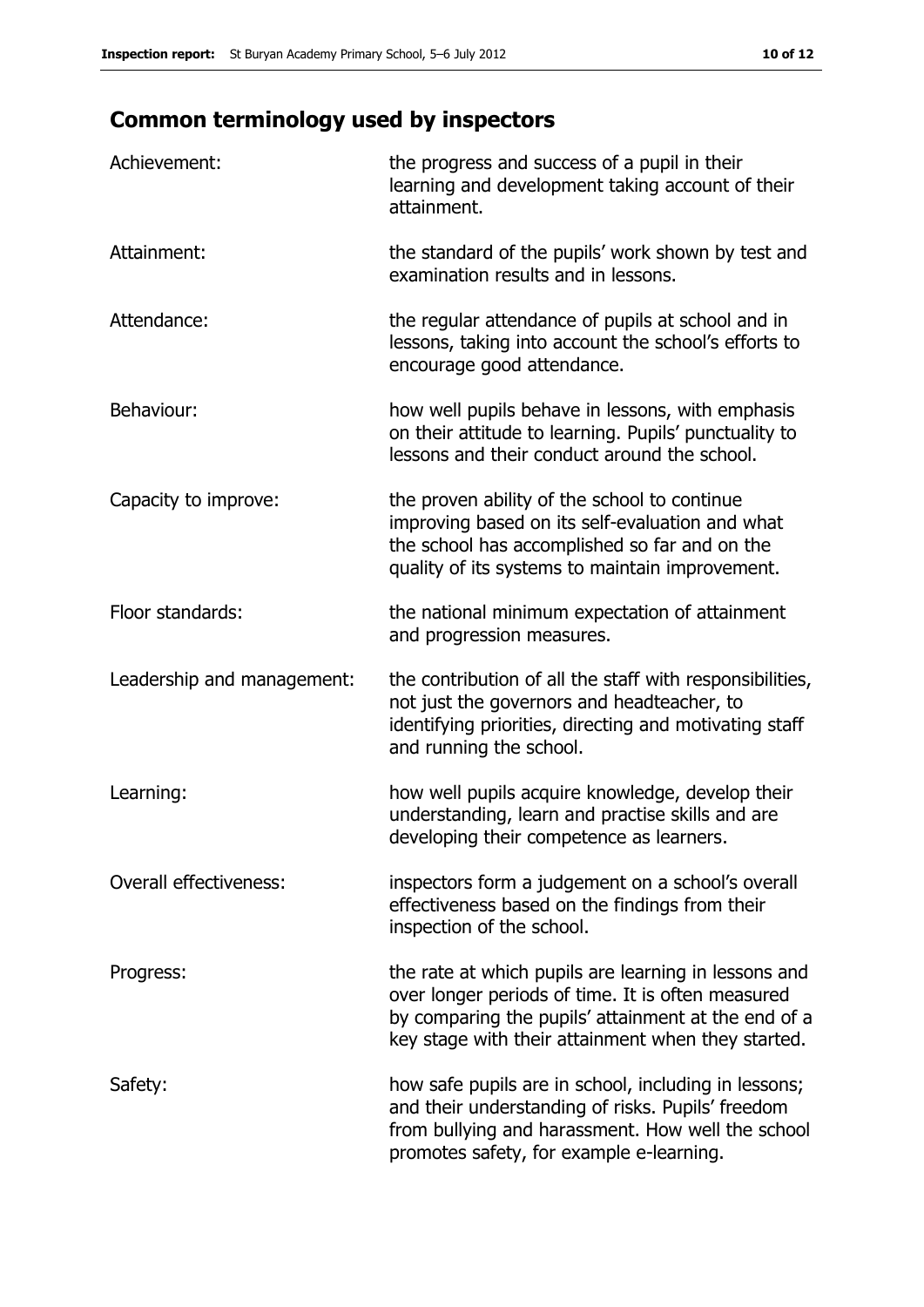#### **This letter is provided for the school, parents and carers to share with their children. It describes Ofsted's main findings from the inspection of their school.**

raising standards improving lives

6 July 2012

Dear Pupils

#### **Inspection of St Buryan Academy Primary School, Penzance, TR19 6BB**

I really enjoyed my visit which took place at a particularly busy time for the school. In thanking you for the respect and kindness that you showed to me I must also express my admiration for the way so many of you returned from camp and other visits so positively. I know that those of you in Years 1 to 4 who returned from camp on Friday must have been very tired, nevertheless you concentrated and worked hard in the lessons that I observed. Throughout the inspection I was extremely impressed by your excellent behaviour and attitudes to learning and school. You will be pleased to know that I agree with you and your parents and carers that St Buryan Academy is a good school. Additional thanks to those of you that I talked to, particularly the group of Years 5 and 6 pupils that I interviewed who made it clear that you enjoy an excellent range of activities and feel very safe at school. Your responses in the questionnaires and those of most of your parents and carers made it very clear that you love coming to school because of the many friends that you make and because of the caring support that you receive from all the staff.

These are some of the other things I liked about your school.

- Children make an extremely positive start to school in pre-reception and Reception and pupils achieve well by the time they leave. Many of you become excellent at reading, speaking and listening.
- $\blacksquare$  The teachers speed up your progress and enthuse you greatly by taking learning outside the classrooms into the school grounds, the locality and on camps.
- Your headteacher, staff and governors make sure that you are treated and respected as individuals and learn well, mostly in small classes.

The headteacher, staff and governors work very well with your parents and carers and share a strong determination to keep the school improving. To assist in this process, I have asked the teachers to help you to learn more independently and to develop your ability to check your own and each other's work.

You can help by thinking for yourselves and continuing to work hard.

Yours sincerely

Alex Baxter Lead inspector